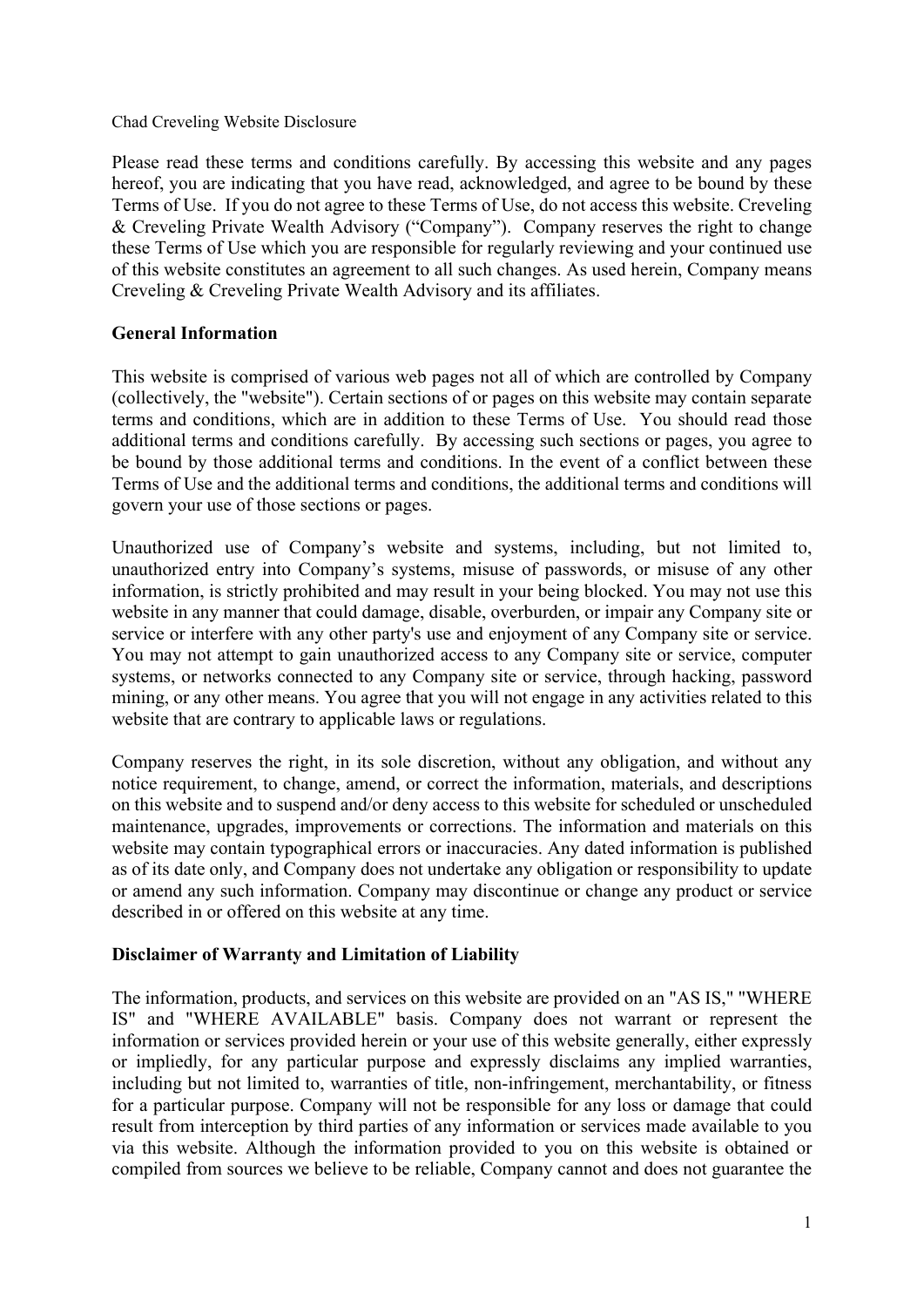accuracy, validity, timeliness, or completeness of any information or data made available to you for any particular purpose nor does Company endorse such information or data. Neither Company, nor any of its affiliates, directors, officers or employees, nor any third party vendor, will be liable or have any responsibility of any kind for any loss or damage that you incur in the event of any failure or interruption of this web site, or resulting from the act or omission of any other party involved in making this web site, the data contained herein or the products or services offered on this web site available to you, or from any other cause relating to your access to, inability to access, or use of the web site or these materials, whether or not the circumstances giving rise to such cause may have been within the control of Company or of any vendor providing software or services. In no event will Company, its directors, employees, or representatives be liable to you, whether in contract or tort, for any direct, special, indirect, consequential, or incidental damages or any other damages of any kind even if Company or any other such party has been advised of the possibility thereof. This limitation on liability includes, but is not limited to, the transmission of any viruses which may infect a user's equipment, failure of mechanical or electronic equipment or communication lines, telephone or other interconnect problems (e.g., you cannot access your internet service provider), unauthorized access, theft, operator errors, strikes or other labor problems or any force majeure. Company cannot and does not guarantee continuous, uninterrupted, or secure access to the website.

# **Proprietary Rights**

All right, title, and interest in this website and any content contained herein is the exclusive property of Company, except as otherwise stated. Unless otherwise specified, this website is for your personal and non-commercial use only. You may print, copy and download any information or portion of this website for your personal use only. You may not modify, copy, distribute, transmit, display, perform, reproduce, publish, license, frame, create derivative works from, transfer, or otherwise use in any other way for commercial or public purposes in whole or in part any information, software, products or services obtained from this web site, except for the purposes expressly provided herein. If you copy or download any information or software from this website, you agree that you will not remove or obscure any copyright or other notices or legends contained in any such information.

Company, the Company logo, and other Company trademarks and service marks referenced herein are trademarks and service marks of Company. The names of other companies and thirdparty products or services mentioned herein may be the trademarks or service marks of their respective owners. You are prohibited from using any marks for any purpose whatsoever including, but not limited to use as metatags on other pages or sites on the World Wide Web without the written permission of Company or such third party, which may own the marks.

Company designates the following agent to receive notifications of claimed infringement: Peggy Creveling at peggy@crevelingandcreveling.com.

## **Use of Links**

This website may contain links to third-party websites. These links are provided only as a convenience. The inclusion of any link is not and does not imply an affiliation, sponsorship, endorsement, approval, investigation, verification, or monitoring by Company of any information contained in any third-party website. In no event shall Company be responsible or liable for the information contained on that site or your use of or inability to use such site. You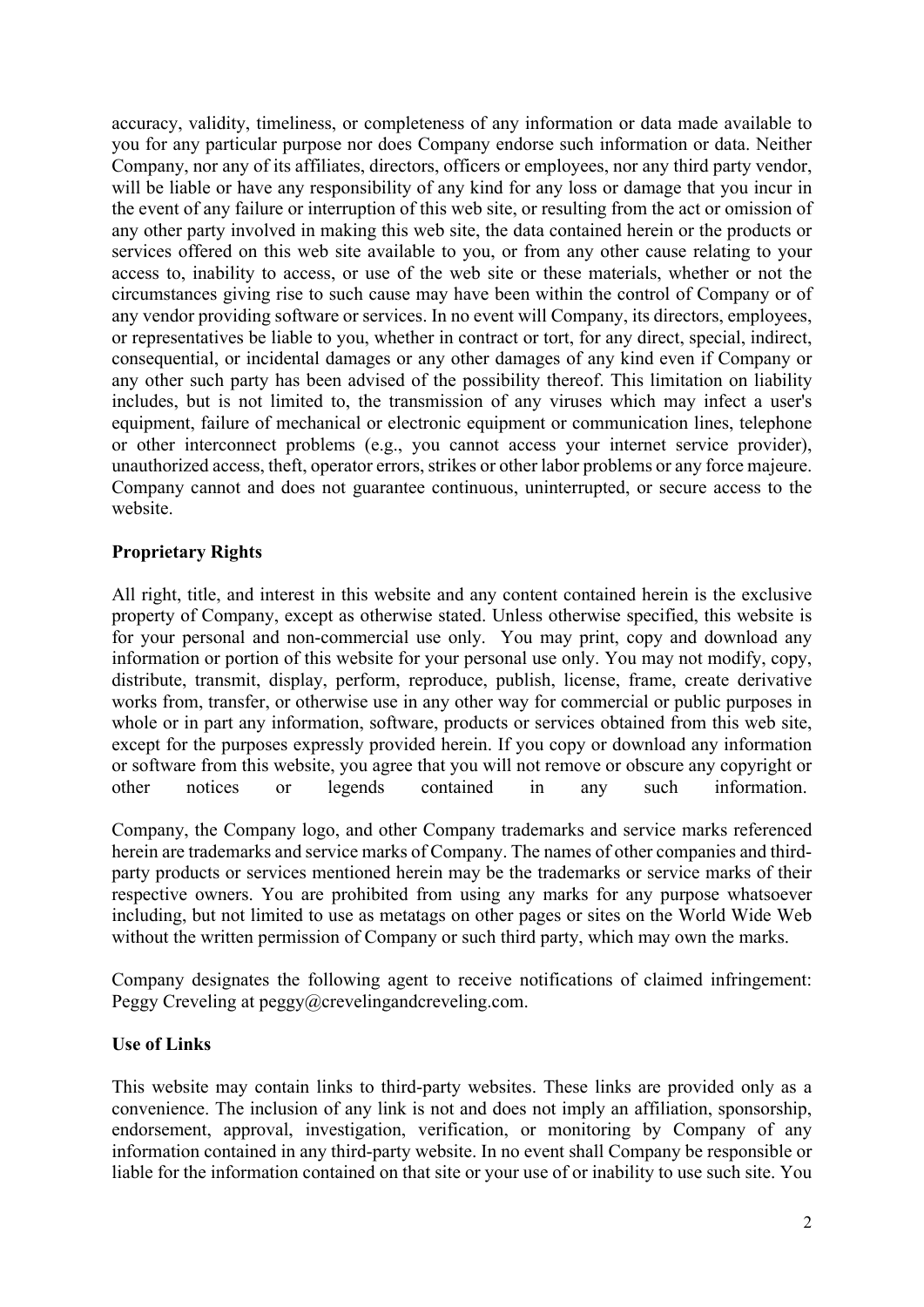should also be aware that the terms and conditions of such site and the site's privacy policy may be different from those applicable to your use of this website.

#### **Securities Products**

None of the information contained in this website constitutes a recommendation, solicitation, or offer by Company or its affiliates to buy or sell any securities, futures, options, or other financial instruments or provide any investment advice or service. The information contained in this website has been prepared without reference to any particular user's investment requirements or financial situation. Certain transactions give rise to substantial risk and are not suitable for all investors. Prior to the execution of any transaction by you involving information you received from this website, you should consult your business advisor, attorney, and tax and accounting advisors with respect to the price, suitability, value, risk, or other aspects of any stock, mutual fund, security or other investment. Pricing and other information generated through the use of data or services made available herein may not reflect actual prices or values that would be available in the market at the time provided or at the time that the user may want to purchase or sell a particular security or other instrument. The information and services provided on this website are not provided to and may not be used by any person or entity in any jurisdiction where the provision or use thereof would be contrary to applicable laws, rules, or regulations of any governmental authority or regulatory or self-regulatory organization or clearing organization or where Company is not authorized to provide such information or services. Some products and services described in this website may not be available in all jurisdictions or to all clients.

## **Privacy & Cookies**

Company may process personal data as part of and/or in connection with your access and/or use of this website. This includes using cookies and similar technology to collect information about your use of our website and your preferences.

To find out more information about how Company processes personal data please see our [Privacy Policy.](https://www.crevelingandcreveling.com/privacy-policy)

By accessing or using this web site you consent to Company processing and using personal data and cookies as further detailed in our Privacy Policy. You acknowledge and agree that if you choose to reject our cookies, some or all parts of the web site may not function properly or may not be accessible.

## **Choice of Law**

These Terms of Use shall be governed by and construed in accordance with the laws of the state of State of New York, without regard to conflicts of laws provisions. Sole and exclusive jurisdiction for any action or proceeding arising out of or related to these Terms of Use shall be in an appropriate state or federal court located in New York City, New York and the parties unconditionally waive their respective rights to a jury trial or class action. Any cause of action you may have with respect to your use of this web site must be commenced within one (1) year after the claim or cause of action arises, unless a less time period is permitted by applicable law. If for any reason a court of competent jurisdiction finds any provision of these Terms of Use, or a portion thereof, to be unenforceable, that provision shall be enforced to the maximum extent permissible so as to affect the intent of these Terms of Use, and the remainder of these